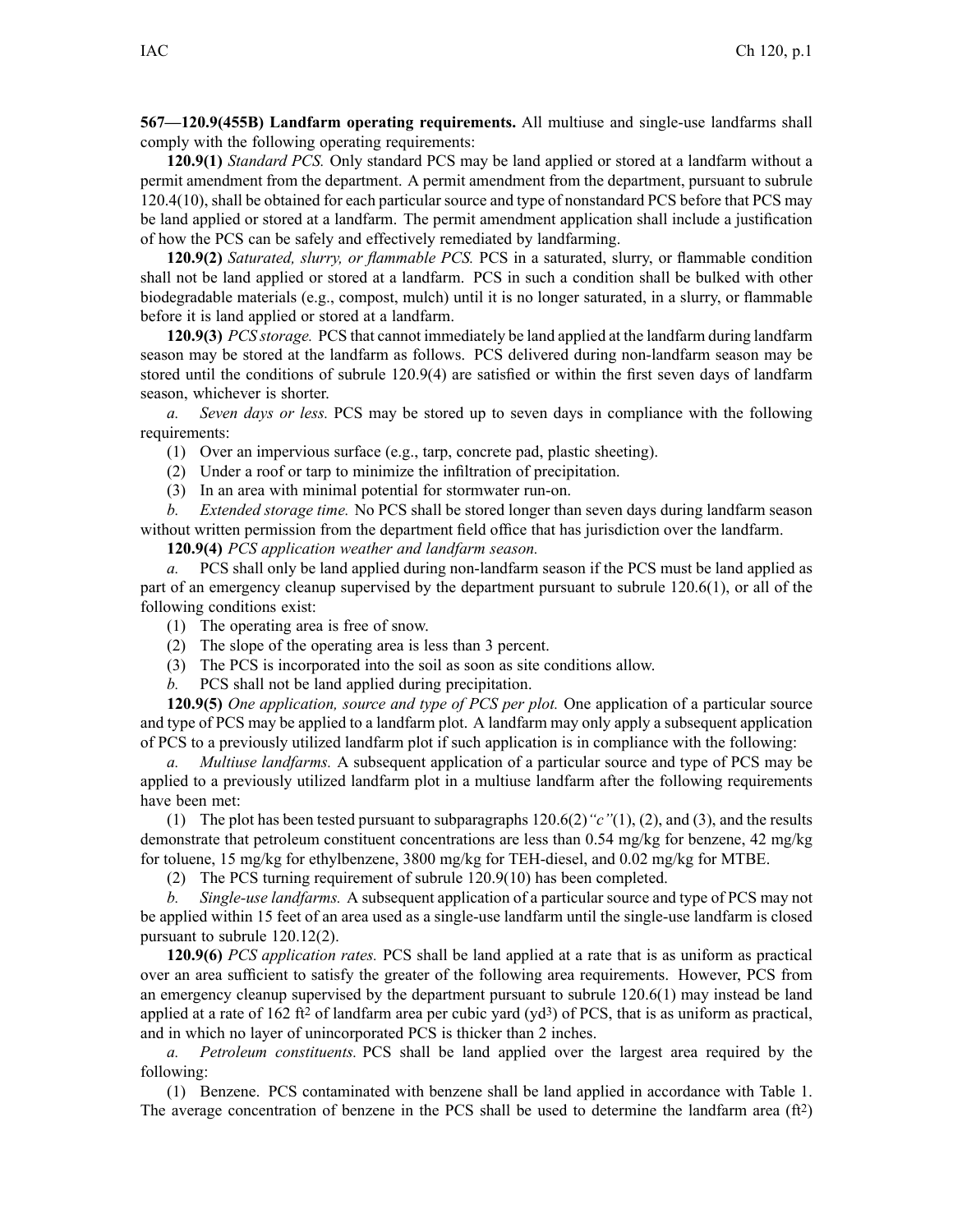required per cubic yard (yd<sup>3</sup>) of PCS to be land applied. The average concentration of benzene shall be calculated from all soil boring test results that are within the PCS excavation area. The application shall be as uniform as practical over the area required.

| Table 1                                     |                                                                        |                                            |                                                |
|---------------------------------------------|------------------------------------------------------------------------|--------------------------------------------|------------------------------------------------|
| Average concentration<br>of benzene (mg/kg) | Ft <sup>2</sup> of landfarm area<br>per yd <sup>3</sup> of PCS applied | Maximum thickness<br>of unincorporated PCS | Yd <sup>3</sup> of PCS per acre<br>of landfarm |
| $0 < \text{mg/kg} \leq 10$                  | $81 \text{ ft}^2$                                                      | 4 inches                                   | $537 \text{ yd}^3$                             |
| $10<$ mg/kg $\leq$ 20                       | 162 $ft^2$                                                             | 2 inches                                   | $268 \text{ yd}^3$                             |
| $20 < \text{mg/kg}$                         | $324$ ft <sup>2</sup>                                                  | 1 inch                                     | $134 \text{ vd}^3$                             |

(2) Toluene, ethylbenzene, xylene, and TEH-diesel. PCS that is not contaminated with benzene or MTBE, but is contaminated with toluene, ethylbenzene, xylene, TEH-diesel, or some combination thereof, shall be land applied at a rate of 81  $\text{ft}^2$  of landfarm area per cubic yard (yd<sup>3</sup>) of PCS. The application shall be as uniform as practical, and no layer of unincorporated PCS shall be thicker than 4 inches.

*b. Total heavy metals.* PCS that has been tested for heavy metals pursuan<sup>t</sup> to subparagraph 120.6(2)*"c"*(4) shall be applied at <sup>a</sup> rate that is as uniform as practical, that results in no layer of PCS thicker than 4 inches, and that upon incorporation produces <sup>a</sup> landfarm soil that satisfies the following requirements. This analysis requires prior testing of background levels of heavy metals at the proposed landfarm site.

(1) Total heavy metals are less than 2,500 milligrams per kilogram (mg/kg).

(2) Any particular concentration of <sup>a</sup> heavy metal is less than the appropriate statewide standard for soil developed pursuan<sup>t</sup> to 567—Chapter 137.

**120.9(7)** *Flagging.* The landfarm plot(s) upon which PCS is land applied shall be flagged for one year after land application or until the landfarm is closed pursuan<sup>t</sup> to rule 567—120.12(455B), whichever is shorter.

**120.9(8)** *Removal of solid waste and rubble.* All solid waste that is not PCS (e.g., pipe) shall be removed and properly disposed of. All rubble, stones, and debris larger than 4 inches in diameter, or that interfere with incorporating and turning the PCS, shall be removed and properly disposed of.

**120.9(9)** *PCS incorporation.* PCS shall be incorporated into the soil by tilling, disking, or other suitable means within 48 hours of being land applied or before the next precipitation event, whichever is sooner. PCS shall not be incorporated deeper than 12 inches.

**120.9(10)** *Turning the PCS.* After incorporation, the PCS shall be turned by tilling, disking, or other suitable means at least once per month for the first three months during landfarm season.

**120.9(11)** *No crops for consumption.*

*a.* Multiuse landfarms shall not grow crops for human or livestock consumption within 15 feet of the operating area until the landfarm is closed pursuan<sup>t</sup> to subrule 120.12(1).

*b.* Single-use landfarms shall not grow crops within 15 feet of <sup>a</sup> landfarm plot that is flagged pursuan<sup>t</sup> to subrule 120.9(7). Crops for human and livestock consumption may be grown at <sup>a</sup> single-use landfarm after the landfarm plot is no longer required to be flagged pursuan<sup>t</sup> to subrule 120.9(7).

**120.9(12)** *Water quality.* A multiuse landfarm shall not accep<sup>t</sup> additional PCS if evidence of surface water or groundwater contamination exists. Such evidence includes, but is not limited to, <sup>a</sup> visible sheen on immediately downgradient surface waters or downgradient monitoring well test results greater than two standard deviations of mean analyte concentrations in corresponding upgradient monitoring wells. Responsible parties shall notify the department within 6 hours of discovery of contamination of a water of the state by calling (515)281-8694. The acceptance of PCS shall be suspended until written verification has been received from the department that the site is not or is no longer contaminating surface water or groundwater.

**120.9(13)** *Removal of PCS from <sup>a</sup> landfarm.* PCS shall not be removed from <sup>a</sup> landfarm until the landfarm is closed pursuan<sup>t</sup> to rule 567—120.12(455B) or the following conditions are met: